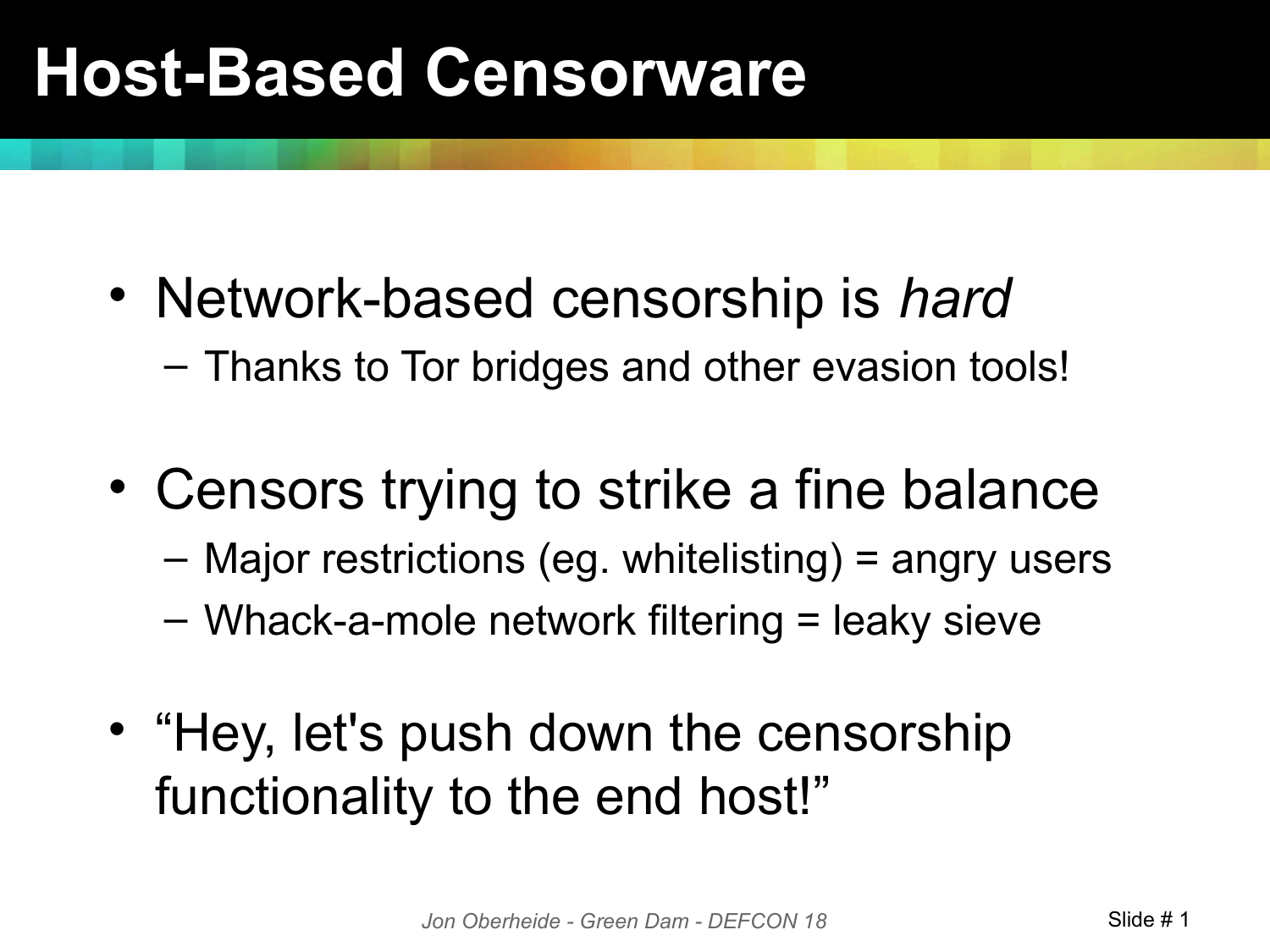### **Green Dam Youth Escort**

• Host-based censorship software introduced by the Chinese government



• Originally mandated to be installed on all personal computers purchased in China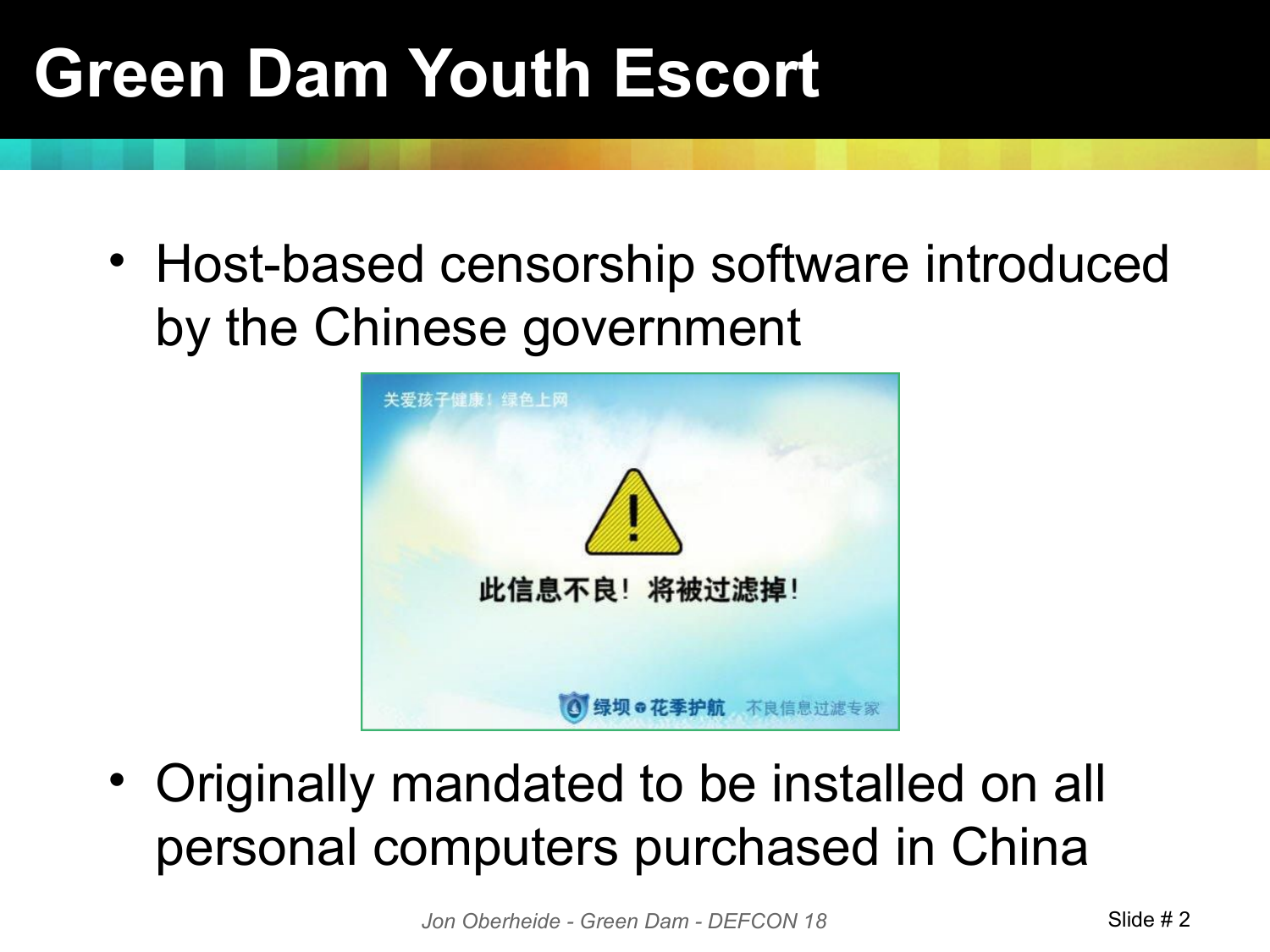### **Green Dam Features**

- Content / text filter
	- Blocking political and adult content
- Networking filtering for URLs / keywords
	- Blacklists stolen from Cybersitter software
- Image pornography filtering
	- OpenCV skin tone detection heuristics
- Bonus "features"
	- Trivial stack smashes via long URL
- Great report from my U of M colleagues
	- <http://www.cse.umich.edu/~jhalderm/pub/gd/>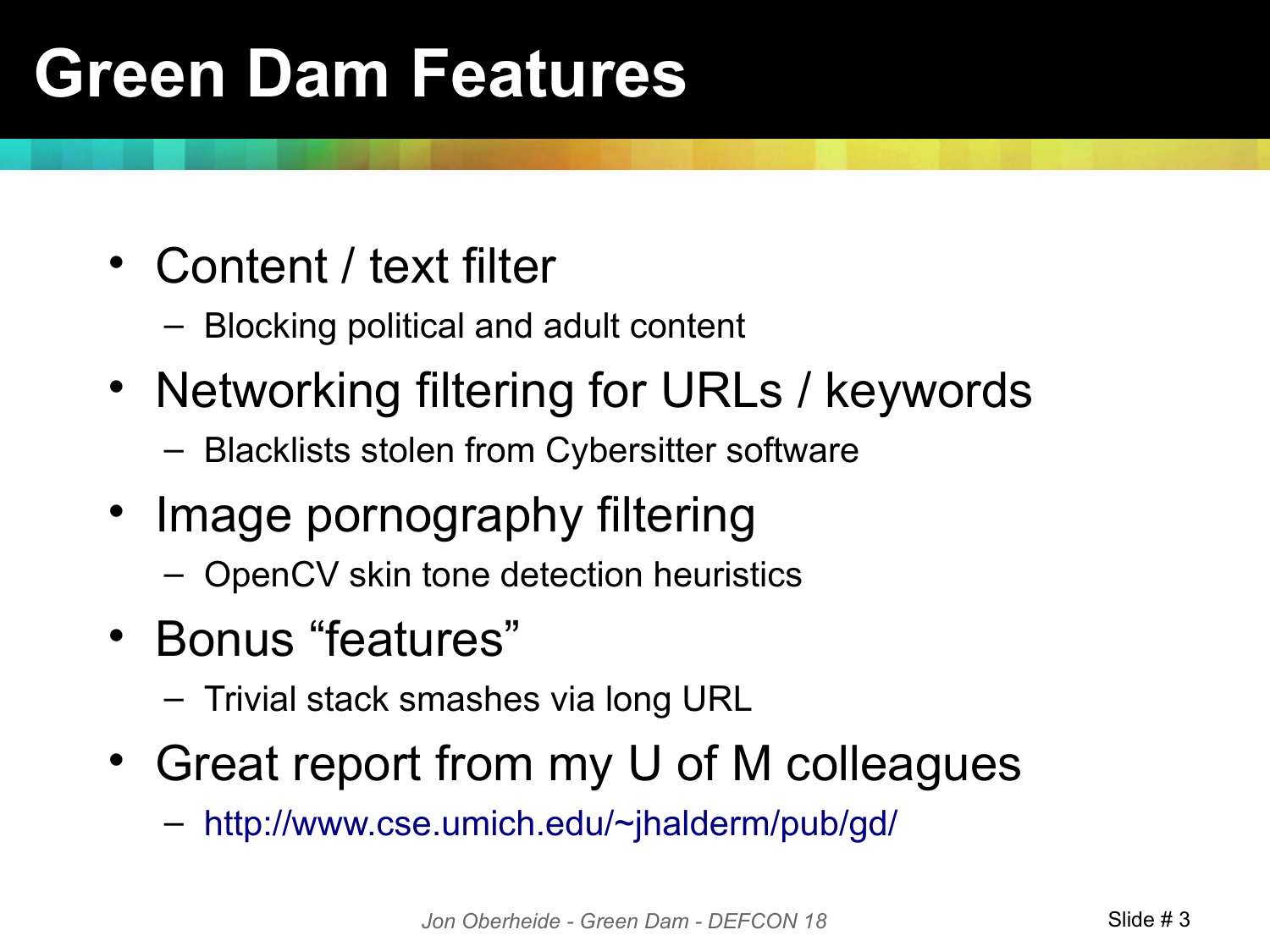## **Technical Operation**

- Lots o' interposition!
- SetWindowsHookEx hooks
	- WH\_MOUSE, WH\_KEYBOARD, WH\_GETMESSAGE
- Winsock LSP hooks
	- eg. DBFP\_Recv in SurfGd.dll
- Remote process DLL injection – eg. InjLib32.dll / HAServ.dll
- Select processes targeted
	- iexplore.exe, notepad.exe, winword.exe, qq.exe, outlook.exe, msgmsgr.exe, etc **The token IDA screenshot**

|               | <b>V V V V V</b>                 |
|---------------|----------------------------------|
| 開N叫           |                                  |
|               |                                  |
| loc 10001444: |                                  |
| mou           | eax, hModule                     |
| <b>MOU</b>    | esi, ds:SetWindowsHookExA        |
| push          | edi<br>; dwThreadId              |
| push eax      | ; hmod                           |
|               | ; 1pfn<br>push offset fn         |
|               | <b>push</b> WH MOUSE<br>: idHook |
|               | call esi ; SetWindowsHookExA     |
| mov           | ecx, hModule                     |
| push          | edi<br>; dwThreadId              |
| push ecx      | ; hmod                           |
|               | push offset sub 100017D0; lpfn   |
|               | push WH_KEYBOARD ; idHook        |
| mou           | ds:hhk, eax                      |
| ca11          | esi ; SetWindowsHookExA          |
| mou           | edx, hModule                     |
| push          | edi<br>: dwThreadId              |
| push edx      | ; hmod                           |
|               | push offset sub 10001690; lpfn   |
|               | push WH GETMESSAGE ; idHook      |
| mov           | ds:dword 1000C004, eax           |
| call          | esi ; SetWindowsHookExA          |
| mou           | ds:dword 1000C00C, eax           |
| mou           | eax, dword 1000B744              |
| <b>CMP</b>    | eax, edi                         |
| jz            | short loc 1000149E               |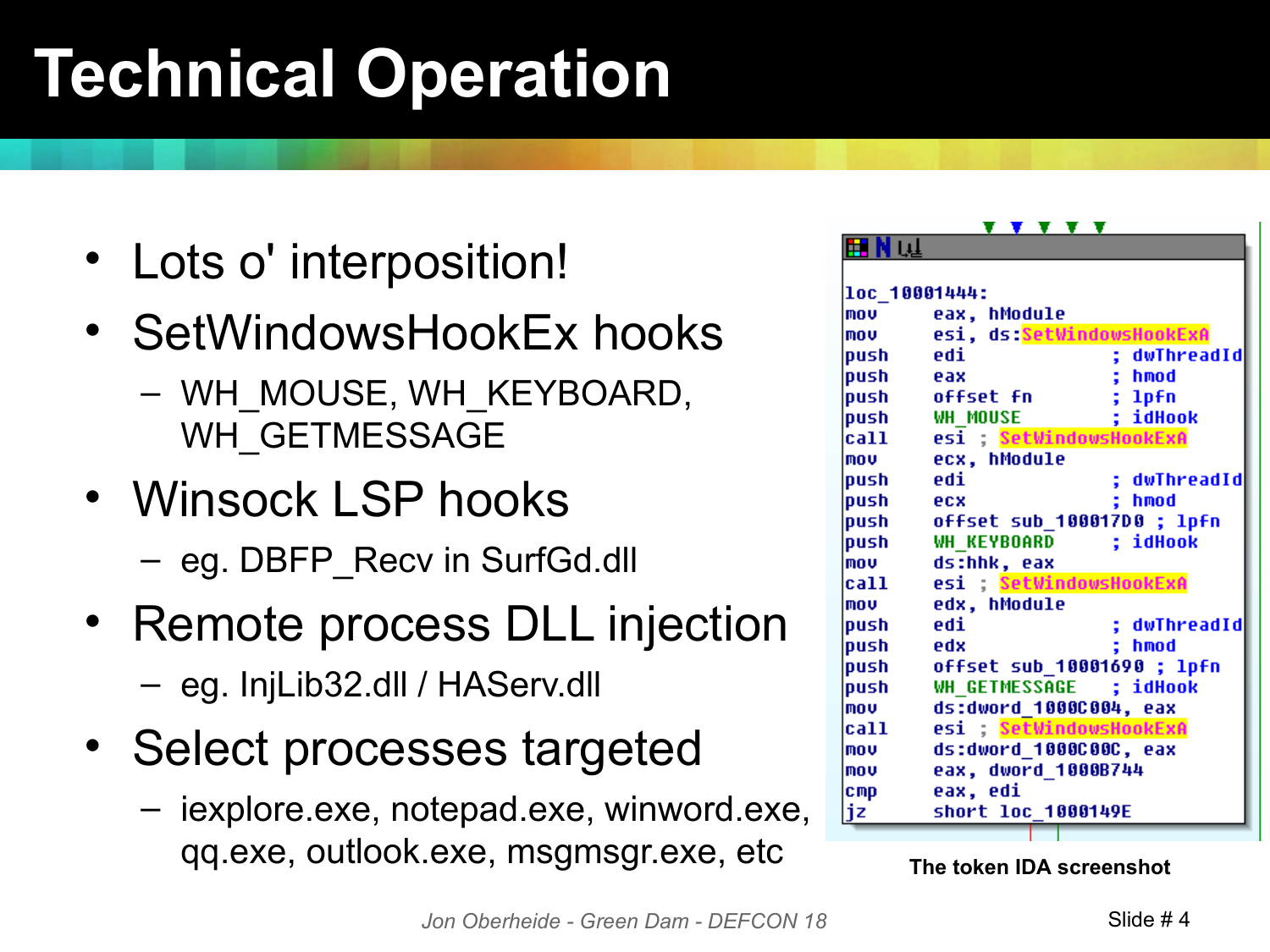# **Ring-3 Hooking**

- API hooking in userspace
	- Usually used in crappy "rootkits", spyware, etc
	- IAT patching / jmp code overwriting
- Traditionally done with "viral" hooking
	- Inject into all running processes (CreateRemoteThread)
	- Hook CreateProcess routines
	- New processes will be auto-injected/hooked
- We're on a level playing field
	- Oh, you just injected yourself into Firefox?
	- I'll follow you in and undo everything you just did!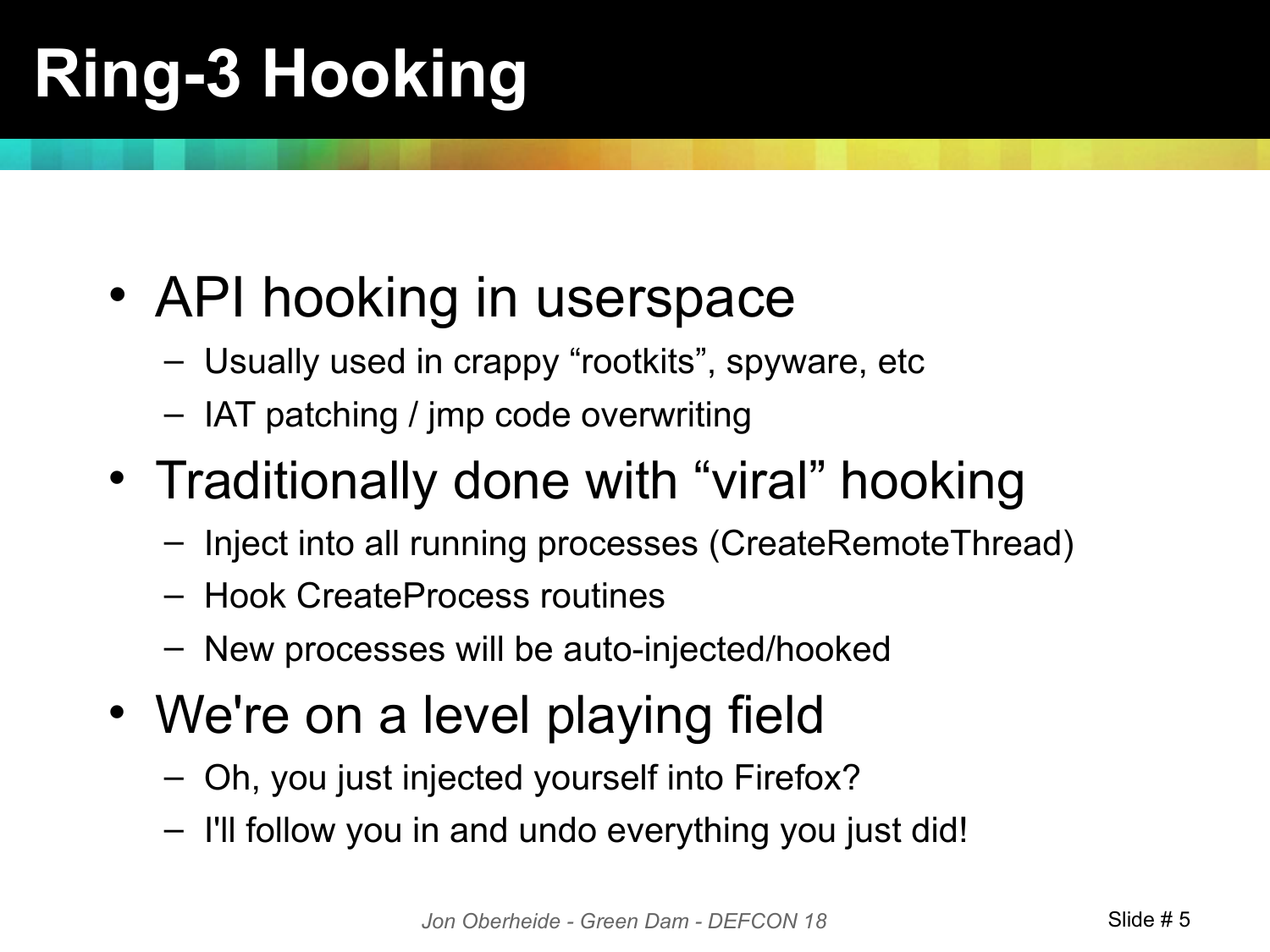### **Dam Burst**

# dam burst

#### • The Dam Burst tool

- Instead of pwn'ing Green Dam users, *let's actually help the users who may face censorship.*
- Disables Green Dam without administrative access (eg. internet cafes, public computers)
- Transient, in-memory patching (avoid persistent system changes)
- Closes off the vulnerable Green Dam routines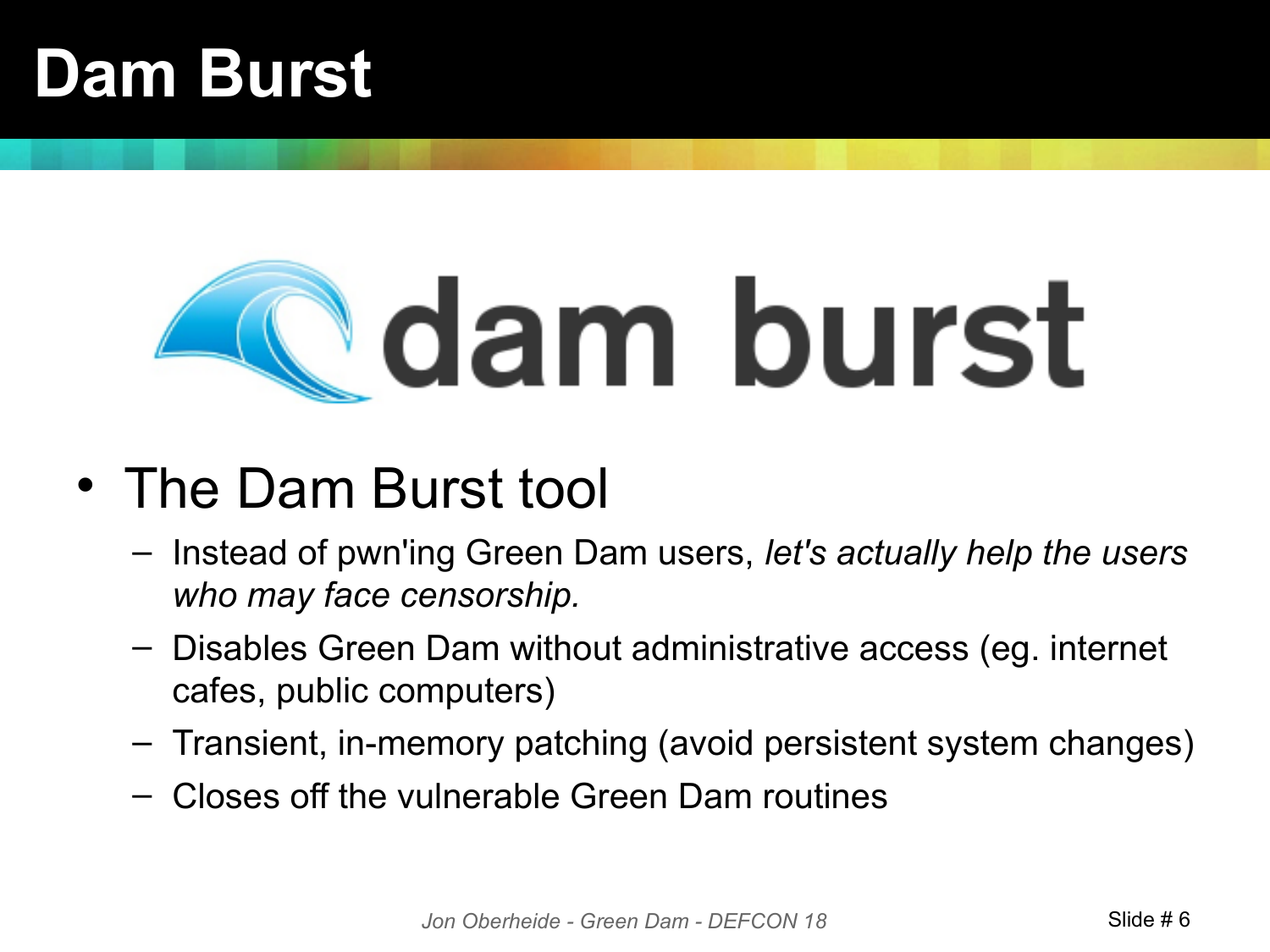### **In-Process Memory Patching**

• Injection:

**VirtualAllocEx()** allocate memory in remote process

**VirtualProtectEx()** make remote memory writeable

**WriteProcessMemory()** inject our code

> LoadLibrary("damburst.dll") burst = GetProcAddress("Burst") Call burst

**VirtualProtectEx()** restore memory protection

#### **CreateRemoteThread()** execute injected code

• Patching:

#### **Neuter Winsock LSP hooks**

 $addr = GetProcAddress("DBFP *")$  VirtualProtect(addr) memcpy(addr, NOP) VirtualProtect(addr) FlushInstructionCache(addr)

#### **Disable API hooks / SetWindowsHookEx**

 GetModuleHandle("InjLib32.dll") GetProcessAddress("InjectLibrary") InjectLibrary(FALSE) // HA!

#### **Unload Green Dam**

 FreeLibrary("Handler.dll") FreeLibrary("InjLib32.dll")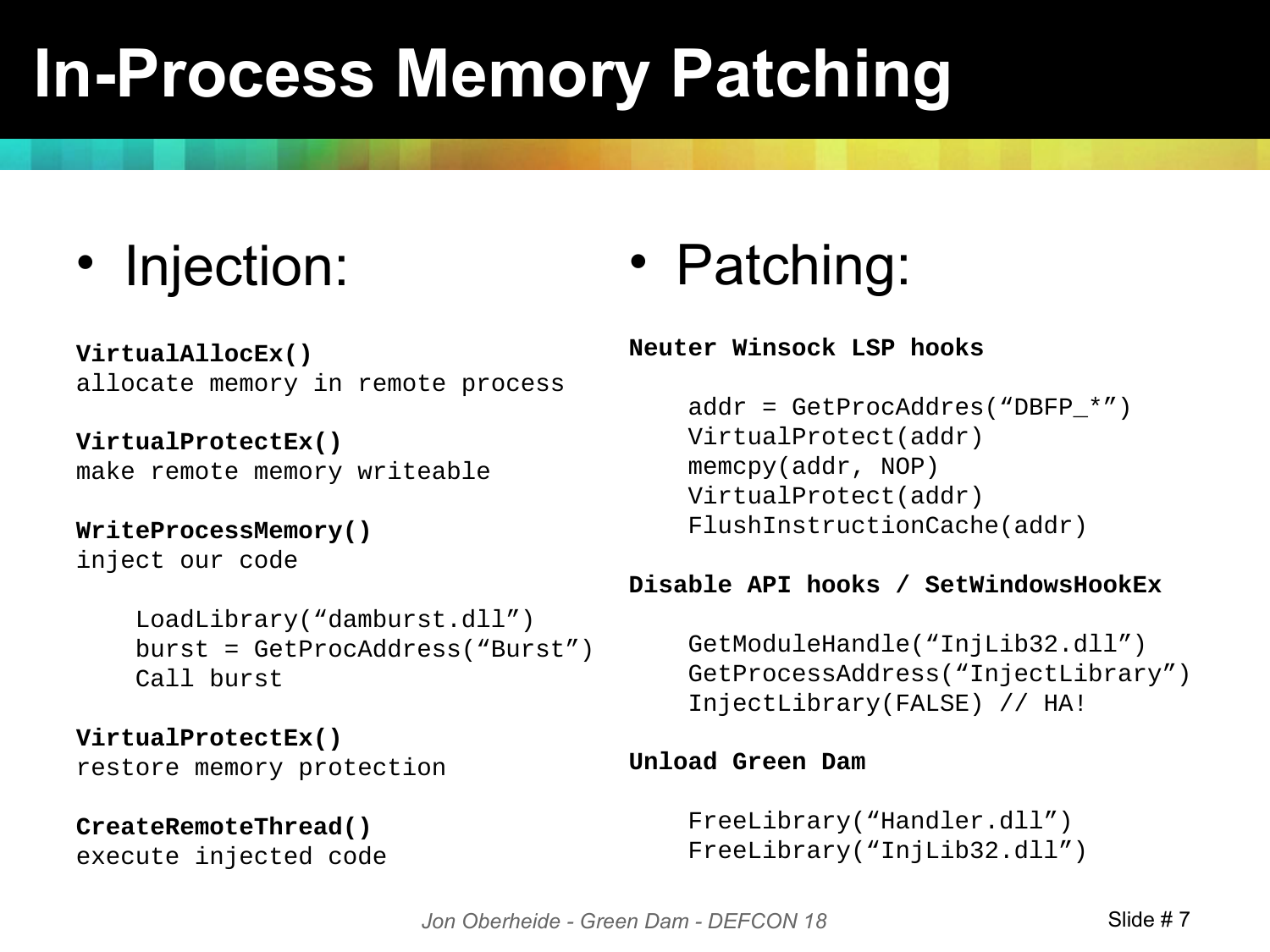#### **Demo**

porn

| <b>Bam Burst</b>                                                                                                                                                |                                                                                                                                    |                                                                                                 |                                                                                                                                                   |                                                                                                                 | dam burst                                                                                                             |
|-----------------------------------------------------------------------------------------------------------------------------------------------------------------|------------------------------------------------------------------------------------------------------------------------------------|-------------------------------------------------------------------------------------------------|---------------------------------------------------------------------------------------------------------------------------------------------------|-----------------------------------------------------------------------------------------------------------------|-----------------------------------------------------------------------------------------------------------------------|
| Process Name<br>VMwareTray<br>VMwareUser<br>XNet2<br>ctfmon<br>DamBurst<br>explorer<br><b>TSVNCache</b><br>XD <sub>aemon</sub><br>firefox<br>notepad<br>procexp | Green Dam<br>Partial<br>Partial<br>Enabled<br>Partial<br>Partial<br>Partial<br>Partial<br>Enabled<br>Enabled<br>Enabled<br>Partial | <b>PID</b><br>824<br>888<br>896<br>1012<br>1244<br>1844<br>1988<br>2396<br>2648<br>2956<br>3048 | <b>Start Time</b><br>10:26 PM<br>10:26 PM<br>10:26 PM<br>10:26 PM<br>2:27 AM<br>10:26 PM<br>10:26 PM<br>10:27 PM<br>2:27 AM<br>2:27 AM<br>2:28 AM | CPU Time<br>0:0:2<br>0:0:15<br>0:1:8<br>0:0:0<br>0:0:17<br>0:0:21<br>0:0:2<br>0:2:13<br>0:0:8<br>0:0:0<br>0:0:5 | Memory Usage<br>3552k<br>17632k<br>30124k<br>3324k<br>16468k<br>21324k<br>4264k<br>5964k<br>42196k<br>6204k<br>19024k |
| <b>Burst Selected</b><br>Processes: 11                                                                                                                          | Threads: 63                                                                                                                        |                                                                                                 | <b>Burst All</b>                                                                                                                                  |                                                                                                                 | Exit Dam Burst                                                                                                        |

| DBFilter.dll                  | dbfilter                 | 2222                            |  |
|-------------------------------|--------------------------|---------------------------------|--|
| InjLib32.dll<br>  Handler.dll | IniLib32                 | hnc.                            |  |
|                               | Handler                  | hnc                             |  |
| SurfGd.dll                    | Surfad                   | KingWay Corporation             |  |
| $-10 - 10$                    | 5.177.1<br><b>DOM: N</b> | .<br>$\sim$ $\sim$<br>$\cdot$ . |  |

Dam Burst - http://jon.oberheide.org/damburst/  $\mathbf{L}$ dam burst Process Name Green Dam **PID** Start Time CPU Time Memory Usage VMwareTray Disabled 824 10:26 PM  $0:0:2$ 3600k 888 10:26 PM 17648k VMwareUser Disabled  $0:0:16$ Disabled 1012 10:26 PM  $3252k$ ctfmon  $0:0:1$ 21492k explorer Disabled 1844 10:26 PM  $0:0:31$ TSVNCache Disabled 1988 10:26 PM  $0:0:4$ 4308k notepad Disabled 2956 2:27 AM  $0:0:1$ 3524k procesp Disabled 3048 2:28 AM  $0:0:20$ 19020k Disabled 3388 2:35 AM 33324k firefox  $0:0:3$ DamBurst Disabled 3804 2:35 AM  $0:0:1$ 17424k Burst All Exit Dam Burst **Burst Selected** Processes: 9 Threads: 50

| damburst.dll<br>unicode.nls<br>locale.nls<br>$\left  \begin{array}{c} \text{sortkey}.\text{nls} \\ \text{startkey}.\text{nls} \end{array} \right $ |        |
|----------------------------------------------------------------------------------------------------------------------------------------------------|--------|
| porn                                                                                                                                               | Search |

Google Search

*J*<sub>m</sub> Feeling Lucky **J** *Jreen* About 327,000,000 results (0.15 seconds) Advanced search